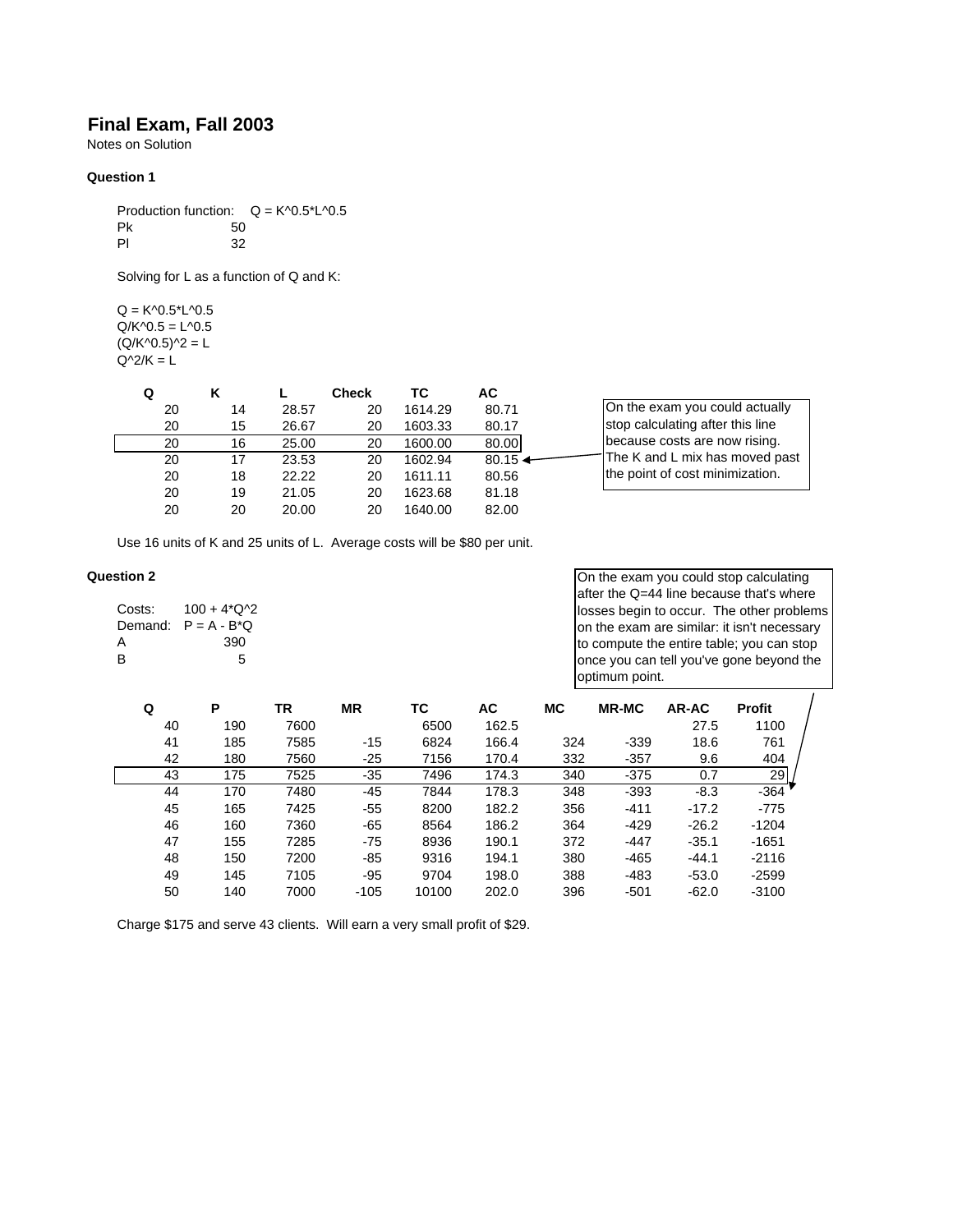## **Question 3**

| $Q = 3K + L^{(1/2)}$ |     |
|----------------------|-----|
| $Q - 3K = L^{(1/2)}$ |     |
| $(Q - 3K)^2 = L$     |     |
|                      |     |
| Рk                   | 15  |
| PI                   | 22  |
| P                    | 220 |

### **Part (a)**

| Q  |   |    | D   | ΤR   | <b>MR</b> | ТC   | АC    | МC  | <b>MR-MC</b> | <b>Profit</b> |
|----|---|----|-----|------|-----------|------|-------|-----|--------------|---------------|
| 15 | 4 | 9  | 220 | 3300 |           | 258  | 17.20 |     |              | 3042          |
| 16 |   | 16 | 220 | 3520 | 220       | 412  | 25.75 | 154 | 66           | 3108          |
|    |   | 25 | 220 | 3740 | 220       | 610  | 35.88 | 198 | 22           | 3130          |
| 18 | 4 | 36 | 220 | 3960 | 220       | 852  | 47.33 | 242 | $-22$        | 3108          |
| 19 | 4 | 49 | 220 | 4180 | 220       | 1138 | 59.89 | 286 | -66          | 3042          |
| 20 | 4 | 64 | 220 | 4400 | 220       | 1468 | 73.40 | 330 | $-110$       | 2932          |

The firm should hire 25 units of labor and produce 17 units of output.

## **Part (b)**

Profit = 3130

Output will be approximately efficient because each firm will be producing where its MC is as close as possible to P; thus W2P for the last unit will be almost equal to MC. In the long run, the profits will cause other firms to enter the industry, expanding output and driving prices down until profits are driven to zero.

#### **Question 4**

| Demand: $P = A - B^*Q$ |         |
|------------------------|---------|
| А                      | 1255    |
| в                      | 2       |
| МC                     | 25      |
| <b>Test Cost</b>       | 600.000 |
| Prob Good              | 20%     |

## **Part (a)**

Optimal annual P, Q and profits if testing succeeds

| Q |     | Ρ   | <b>TR</b> | ΜR | <b>MC</b> | <b>MR-MC</b> | <b>Profit</b> |
|---|-----|-----|-----------|----|-----------|--------------|---------------|
|   | 305 | 645 | 196,725   |    | 25        |              | 189,100       |
|   | 306 | 643 | 196,758   | 33 | 25        | 8            | 189,108       |
|   | 307 | 641 | 196,787   | 29 | 25        | 4            | 189,112       |
|   | 308 | 639 | 196,812   | 25 | 25        | 0            | 189,112       |
|   | 309 | 637 | 196,833   | 21 | 25        | -4           | 189,108       |
|   | 310 | 635 | 196,850   | 17 | 25        | -8           | 189,100       |
|   | 311 | 633 | 196,863   | 13 | 25        | $-12$        | 189,088       |
|   | 312 | 631 | 196,872   | 9  | 25        | $-16$        | 189,072       |
|   | 313 | 629 | 196,877   | 5  | 25        | $-20$        | 189,052       |
|   | 314 | 627 | 196,878   | 1  | 25        | -24          | 189,028       |
|   | 315 | 625 | 196,875   | -3 | 25        | $-28$        | 189,000       |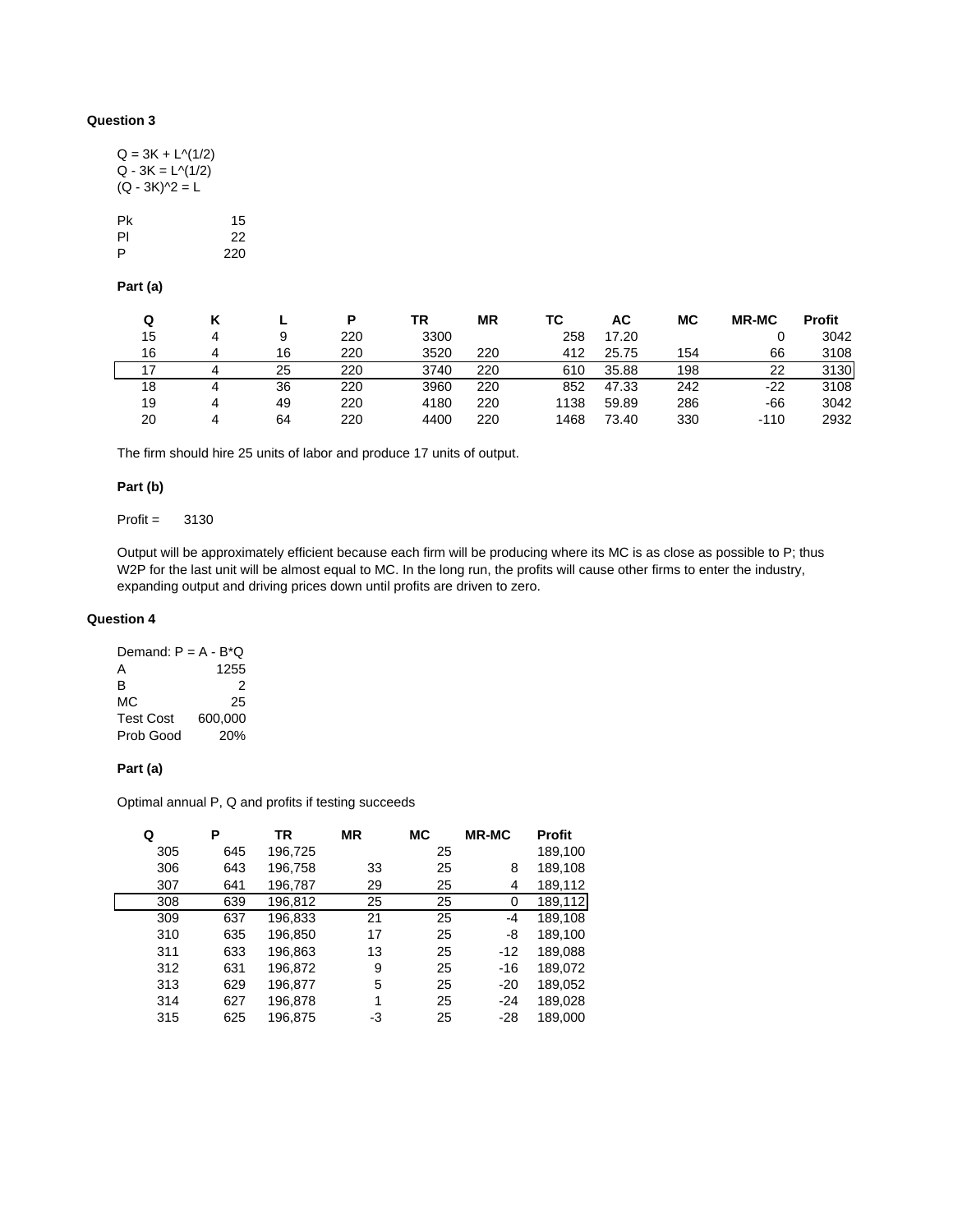### **Part (b)**

| PV if the stream lasted forever:     | 3.782.240 | $= 189.112$   |                          | 0.05     |
|--------------------------------------|-----------|---------------|--------------------------|----------|
| PV of losing stream after 20 years:  | 1.425.486 | $= 3.782.240$ |                          | 1.05^20  |
|                                      | 1.425.486 | $= 3.782.240$ |                          | 2.653298 |
| Difference:                          | 2.356.754 |               |                          |          |
| Net value after paying for the test: | 1.756.754 | $= 2.356.754$ | $\overline{\phantom{a}}$ | 600.000  |

Decision tree:



Firm should not conduct the test because the test's EV is negative: on average, the firm would lose money on projects like this.

## **Question 5**

#### **Part (a)**

If testing is successful, efficient price would be MC, which is \$25 Finding the level of competitive output requires rearranging the demand curve:

| P = A - B*O   |     |
|---------------|-----|
| $P-A = -B^*Q$ |     |
| $A-P = B^*Q$  |     |
| $(A-P)/B = Q$ |     |
|               |     |
| $P =$         | 25  |
| 0 =           | 615 |

The market will arrive at this price because at a higher price, firms in the market would be earning profits and new firms would enter. That would raise output and lower the price. At a lower price, firms would be losing money and some would leave. That would reduce output and raise the price.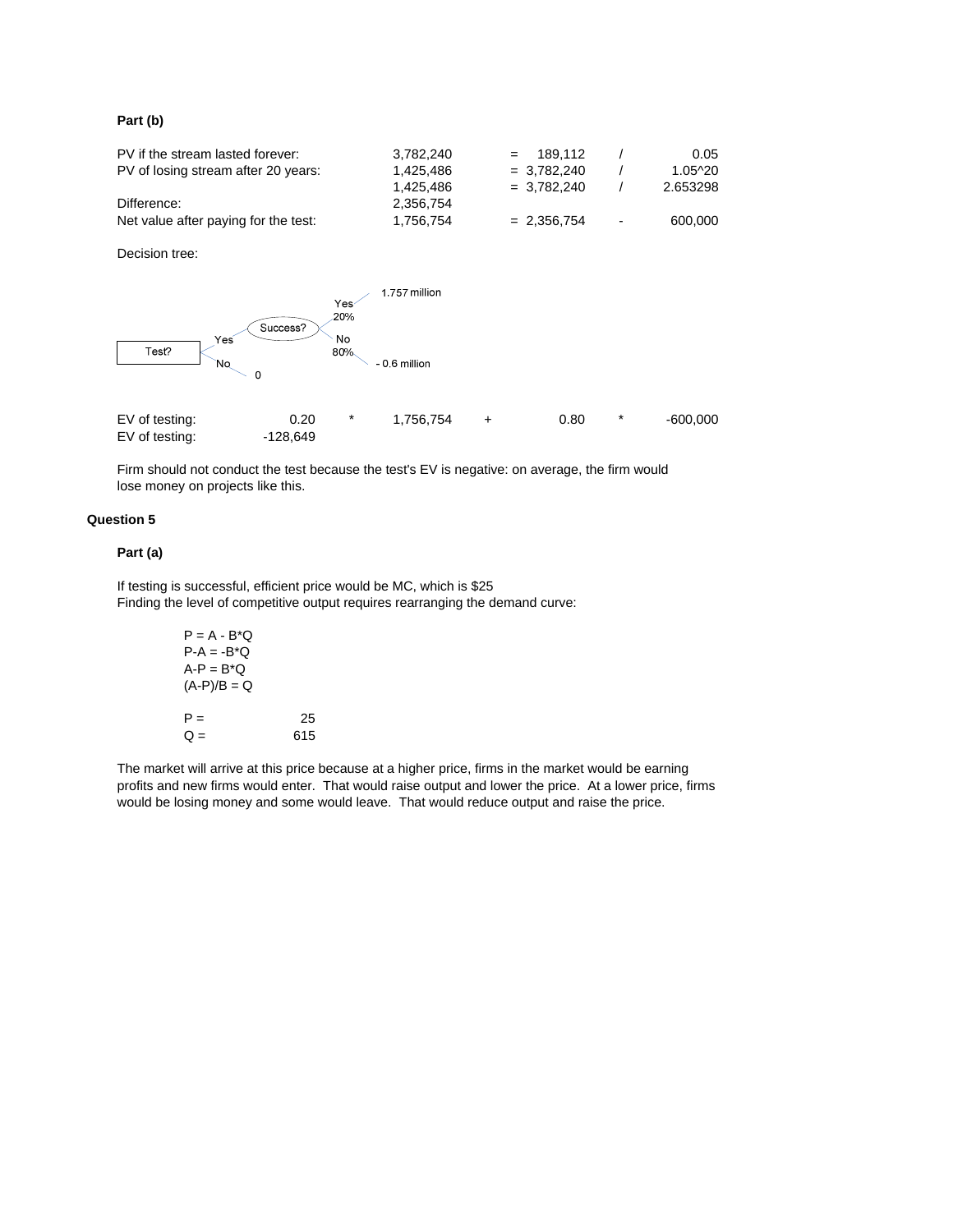### **Part (b)**

Value of the drug would be the associated CS, which is given by the area of the triangle below. There is no PS because the price the firms receive exactly matches their costs of production.



## **Part (c)**

If the NGO goes ahead with the test and the test succeeds, the drug will become available forever starting in year 1.

PV of receiving CS forever: 7,564,500 = 378,225 / 0.05

Decision tree using gross payoffs and taking into account that if the NGO doesn't buy the test it can deliver \$600,000 of benefits via cash grants:



Would prefer to test the drug; testing generates extra expected benefits equal to: 912,900